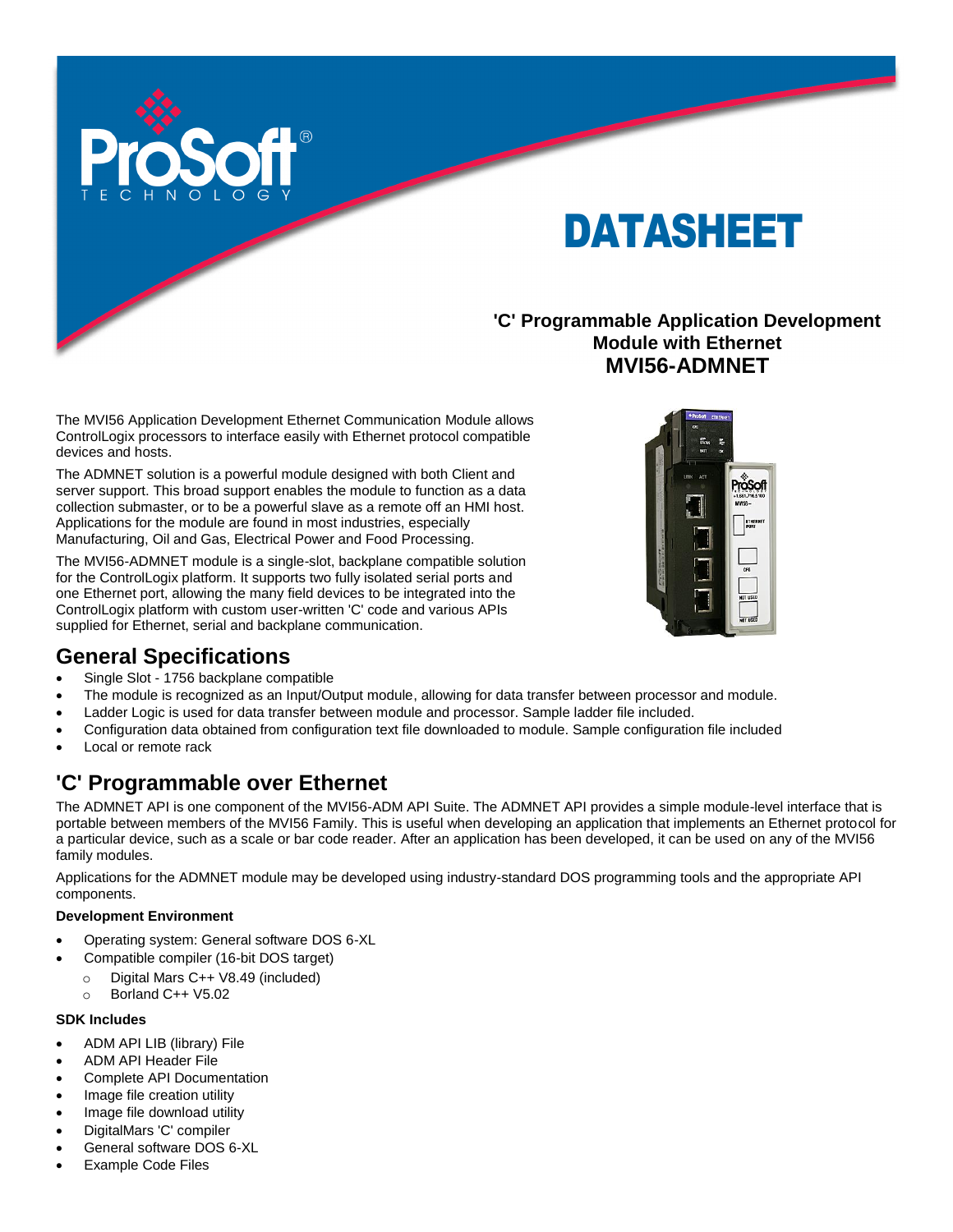# **Functional Specifications**

The MVI56-ADM API Suite allows software developers access to the top layer of the ControlLogix backplane and serial ports. The MVI56-ADMNET API suite accesses the Ethernet port.

Both APIs can be easily used without having detailed knowledge of the module's hardware design. The MVI56-ADMNET API Suite consists of the Ethernet Port API. The Ethernet Port API provides access to the Ethernet network. Applications for the MVI56- ADMNET module may be developed using industry-standard DOS programming tools and the appropriate API components.

The MVI56-ADMNET module has three serial ports, two of which are isolated for field interfaces, and one Ethernet port.

- CFG: debug/configuration RS-232
- PRT1: Application RS-232, RS-422 or RS-485
- PRT2: Application RS-232, RS-422 or RS-485
- Ethernet Port

PRT1 and PRT2 are jumper configured for direct or multi-drop field communication. The application program can be written to control the two application ports independently, allowing maximum flexibility in the design.

#### **General Protocol Specifications**

- Allows software developers to access ControlLogix backplane and Serial/Ethernet ports without needing detailed knowledge of the module's hardware design
- API library functions are specified using the 'C' programming language syntax
- Supports multi-threaded applications
- The following compiler versions are compatible with the MVI56-ADMNET module API:
	- o Digital Mars C++ 8.49 (included)
	- o Borland C++ V5.02
- Operating System General software DOS 6-XL
- Flash ROM program space: 896 KB
- RAM program and data space: 640 KB
- Compact Flash socket: Up to 64 MB

#### **ADM API Libraries**

Each API provides a library of function calls. This library supports any programming language that is compatible with the Pascal calling convention.

- Initialization Open and close the API
- Debug Port Debug port user interface
- Database Read and write data to database
- Timer Start and check timers
- Backplane Transfer data over the backplane
- LED Set user LED indicators
- Flash Parse configuration files
- Miscellaneous Configure the console



#### **Where Automation Connects™**

## **Global Distribution**

#### **We think like you do**

**ProSoft Technology® products are distributed and supported worldwide through a network of over 500 distributors in over 50 countries. Our knowledgeable distributors are familiar with your application needs. For a complete list of distributors, go to our website at:**

**www.prosoft-technology.com**

## **Global Support**

#### **We are there for you**

**All ProSoft Technology products are backed with free, unlimited technical support. Contact our worldwide Technical Support team directly by phone or email.**

### **Global Offices**

#### **We are where you are**

**ProSoft Technology has regional offices worldwide available to help you with all your industrial application needs. If you need help choosing a ProSoft Technology solution for your particular application check out our contact information under distributor sales on the website at:**

**www.prosoft-technology.com**

**Whether your application is large or small, our technical professionals are there to help you choose the right communication solution.**